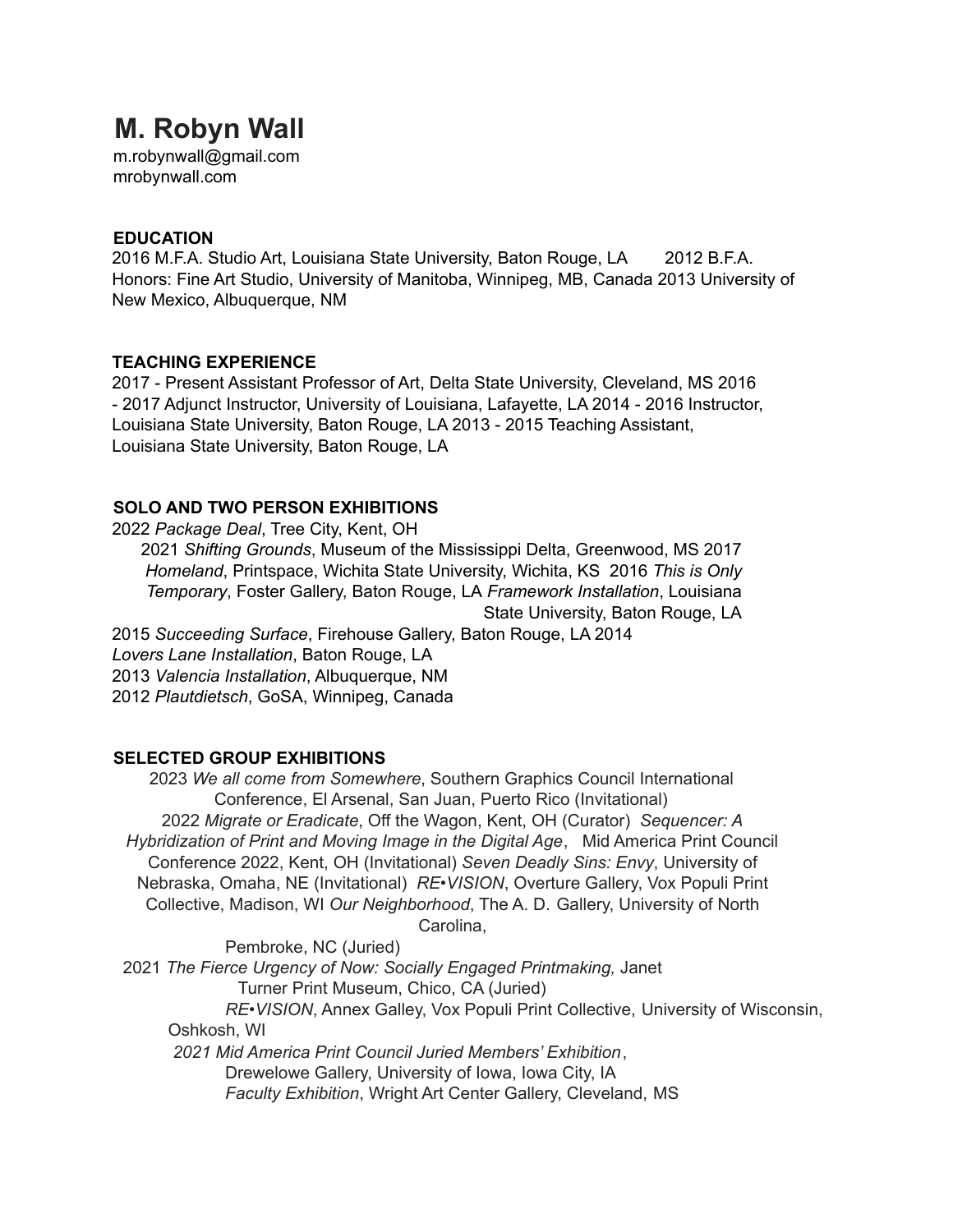*We all come from Somewhere*, Southwest Print Fiesta Conference, Power and Light Press Gallery, Silver City, NM *Mississippi Invitational*, Mississippi Museum of Art, Jackson, MS *Moving On*, University of North Texas, TX (Invitational) *Bas Buluş/Print Meet II International Print Exhibition*, Trakya University, Edirne, Turkey *5th Awagami International Miniature Print Exhibition*, Inbe Art Space, Tokushima, Japan *Pangolin Awareness Print Exchange*, Rocky Mountain Print Alliance, Reno, NV (Invitational) *Sixth Annual Print Exchange*, 9inHandPress, New Hope, PA *Permanent Collection*, Greenville Arts Council, Greenville, MS 2020 *2020 Mid America Print Council Juried Members' Exhibition*, MAPC Online Symposium, Center for Visual Arts Gallery, Kent State University, Kent, OH (Juried, Received Juror Award) *Southern Printmaking Biennale IX International*, University of North Georgia, Dahlonega, GA (Juried, Received Juror Award) *Faculty Exhibition*, Rosson Co., Cleveland, MS *10th International Printmaking Biennial Douro*, Museu do Douro, Alijó, Portugal (Invitational) *Sympoiesis: Printmaking in the Expanded Field*, Clara Hatton Gallery, Fort Collins, CO (Juried) *Paper and Print,* H. Paxton Moore Gallery, Dallas, TX (Invitational) *Frogman's Exchange Portfolio*, University of Nebraska, Omaha, NE (Invitational) *Pangolin Awareness*, Embracing the Wilds Conference, Visual Arts Center, Boulder, CO (Invitational) Rocky Mountain Print Alliance, Reno, NV *10th International Printmaking Biennial Douro*, Museu do Douro, Alijó, Portugal 2019 - 2021 *SGCI Members Traveling Exhibition*, The Gallery, University of Texas, Arlington, TX (Juried) 2019 - 2020 *ImMigration II*, Scuola Internazionale di Grafica, Venice, Italy Self Help Graphics, Los Angeles, CA 2019 *Faculty Exhibition*, Studio 230, Cleveland, MS *4th Global Print 2019*, Museu do Douro, Alijó, Portugal (Invitational) *Innovations in Printmaking*, Cade Art Gallery, Arnold, MD (Juried) *Southern Hospitality*, University of North Texas, Denton, TX (Curator) *The Moth Migration Project,* Bundaberg Regional Gallery, Bundaberg, Australia Gympie Regional Gallery, Gympie, Australia Oak Hill Gallery, Mornington, Australia Denver Botanic Gardens, Denver, CO *Sideshow Slideshow*, Red Garage Studio, Minneapolis, MN *Pushing Paper*, Indianapolis Art Center, Indianapolis, IN (Juried) 2018 *Lonesome No More*, Kurt Vonnegut Museum and Library, Indianapolis, IN (Invitational) *The Print Effect 2018: Small Works/Big Impact*, Manhattan Graphics Center, New York, NY (Juried) *2018 Pacific States Biennial North American Printmaking Exhibition*, Center Gallery, University of Hawaii, Hilo, HI (Juried)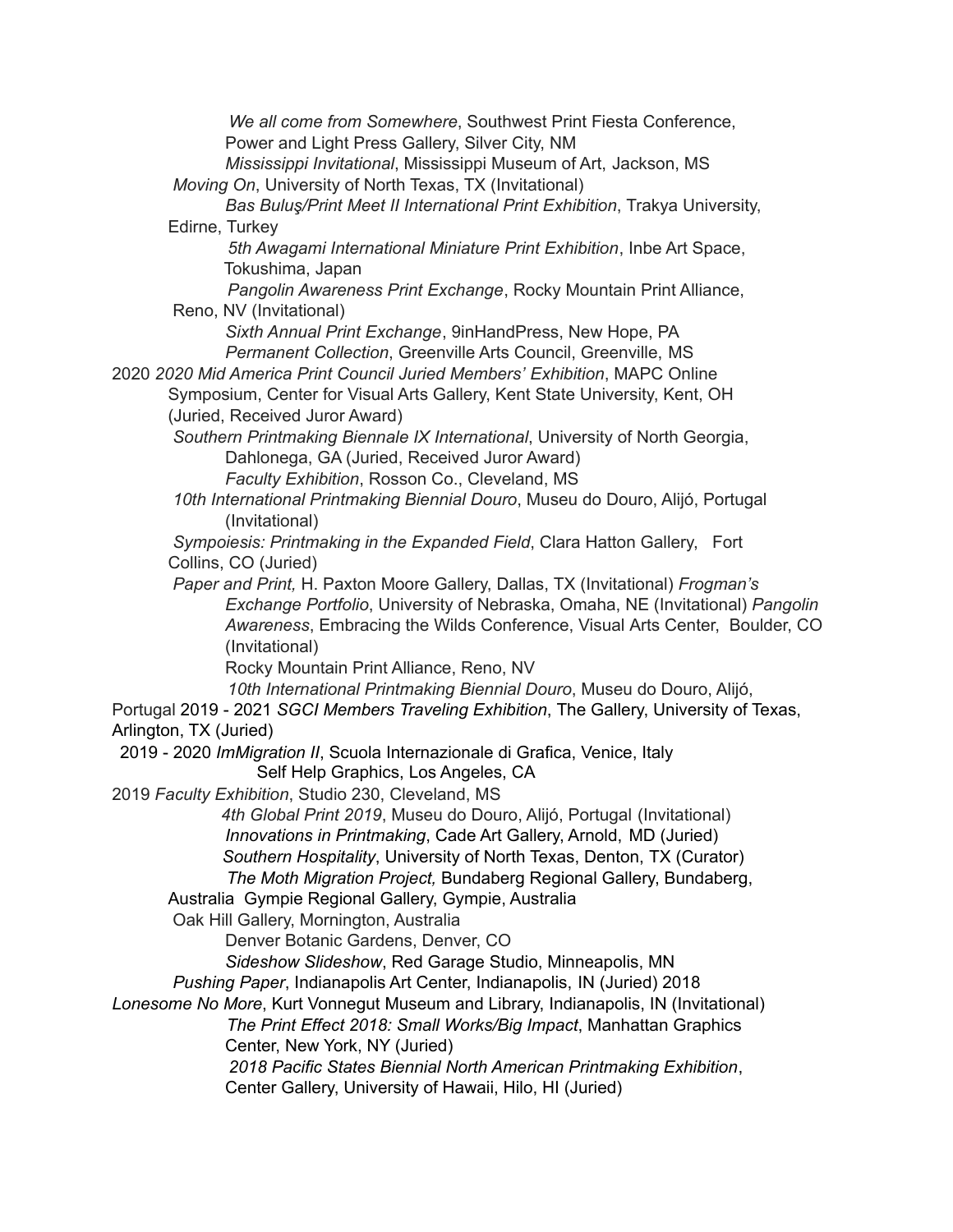*The Printed Image 7*, Alice C. Sabatini Gallery, Topeka, KS (Juried) *Faculty Exhibition*, Wright Art Center Gallery, Cleveland, MS *9th International Printmaking Biennial Douro*, Museu do Douro, Alijó, Portugal 2017 - 2018 *Hot'N'Ready*, Mid-America Print Council Conference 2018: Go West, University of Wyoming, Laramie, WY (Co-curated) Printspace, Wichita State University, Wichita, KS The A. D. Gallery, University of North Carolina, Pembroke, NC Foster Art Gallery, Westminster College, New Wilmington, PA 2017 *3rd Global Print Exhibition*, Museu do Douro, Alijó, Portugal (Invitational) *Faculty Exhibition*, Wright Art Center Gallery, Cleveland, MS 2016 *Systems and Structures*, Dinderbeck Studios, Grand Rapids, MI *You Can't Take it with You*, Baton Rouge, LA (Invitational) *Baton Rouge Art Scene*, Health Care Gallery, Baton Rouge, LA *Emerging Printmaker*s, Studio Two Three, Richmond, VA (Juried) *Four Rivers Print Biennial*, 304 Gallery, Carbondale, IL (Juried) *2016 Materials: Hard and Soft*, Patterson-Appleton Arts Center, Denton, TX 2015 *La Vie Rouge*, Foster Gallery, Louisiana State University, Baton Rouge, LA *National Printmaking Exhibition*, The Wichita Center for the Arts, Wichita, KS *Lagniappe VIII*, Louisiana State University, Baton Rouge, LA (Invitational) *Freaks and the Human Ideal*, University of Hawaii, Hilo, HI (Juried) *Americas 2015: Paperworks*, Northwest Art Center, Minot, ND (Juried) *Resilience; Prospect 3: P3 + BR*, The Healthcare Gallery, Baton Rouge, LA UNO Fine Arts Gallery, New Orleans, LA 2014 - 2015 *Dialogs and Interpretations*, University of North Carolina, Pembroke NC Universidad de Caldas, Manizales, Columbia Frogman's Print Workshops, University of South Dakota, Vermilion, SD Mission Grafica, San Francisco, CA Redlands University Exhibition, Redlands, CA Whitman College, Walla Walla, WA 2014 *Alloy*, University of South Alabama, Mobile, AL (Curated) *Ghost Stories*, The Yorktown Museum, Yorktown Heights, NY *The New Paradigm*, TAG, Pensacola, FL (Juried) *Give and Take,* LA Print Space, Los Angeles, CA *Visions of Love,* Dairy Center for the Arts, Boulder, CO (Invitational) *Ca\$h & Carry*, Good Children Gallery, New Orleans, LA *Bite, Scratch and Expose*, Morean Arts Center, St. Petersburg, FL (Juried) *2014 Winnipeg Timeraiser*, University of Winnipeg, Winnipeg, MB (Juried) *Malleable Language*, Foster Gallery, Baton Rouge, LA 2013 *The Heart & Hands 2013 National Book Art Exhibition*, Love Library, University of Nebraska, Lincoln, NE (Juried) Criss Library, University of Nebraska, Omah, NE *2013 Winnipeg Timeraiser*, University of Winnipeg, Canada (Juried) 2012 *End of the World*, Martha Street Studio, Winnipeg, Canada *Exchange 8*, PrintZero Studios, Chicago, IL PrintZero Studios, Seattle, WA Cento Cultural Nicaraguense Norte Americano, Managua, Nicaragua *Show & Create*, The Edge, Winnipeg, Canada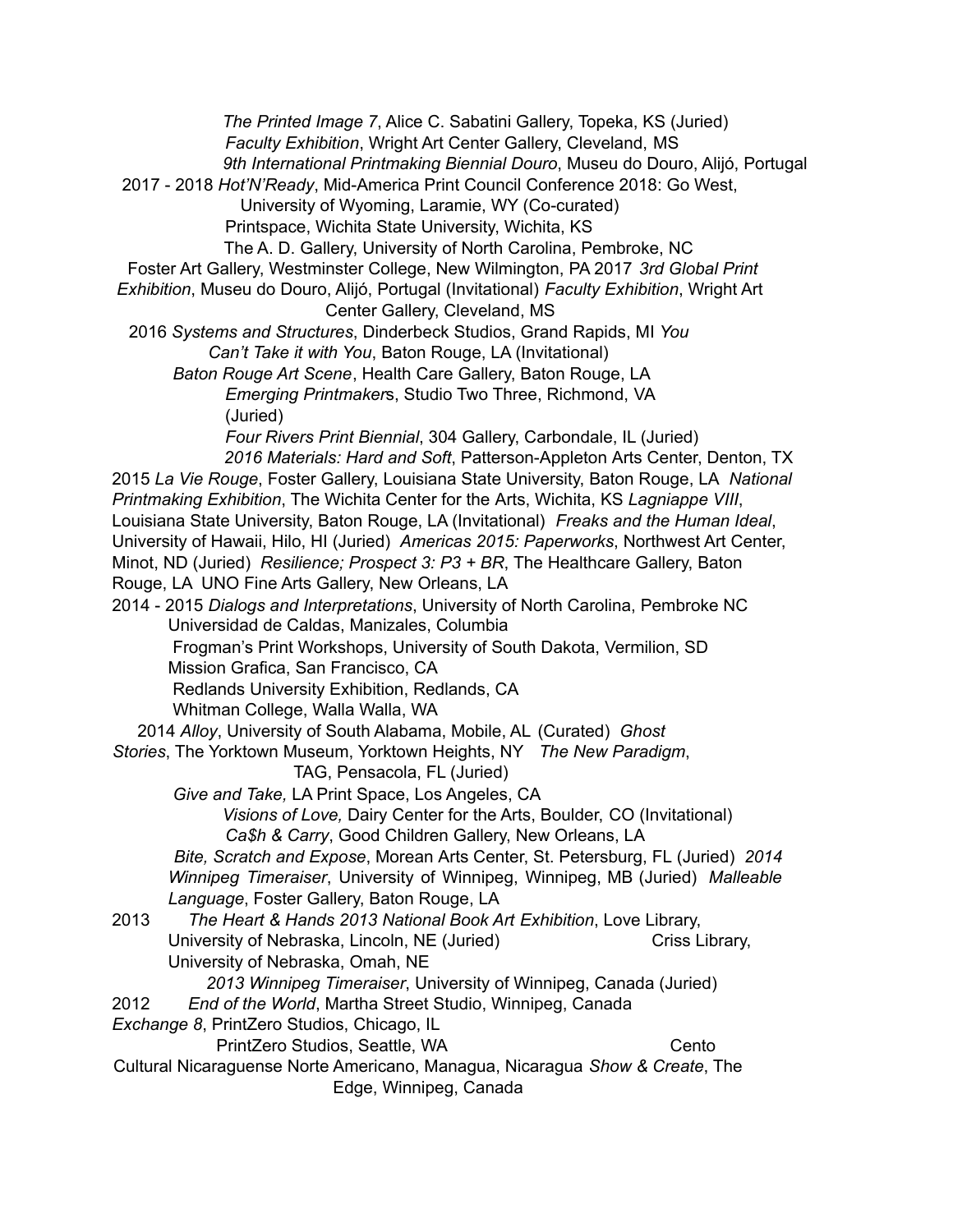|      | Into the Butcher Shop, AceArtInc., Winnipeg, Canada                |
|------|--------------------------------------------------------------------|
|      | Mennofolk Festival, Exchange Community Church, Winnipeg, Canada    |
| 2011 | Printmedia Show, GoSA, Winnipeg, Canada (Curated)                  |
|      | Quad, Plains Art Museum, Fargo, ND (Invitational)                  |
|      | Nuit Blanche, Bedford Investments, Winnipeg, Canada (Juried)       |
|      | Print, You Sucker, Martha Street Studio, Winnipeg, Canada (Juried) |
|      | Fan-Taz-Um, Outworks Gallery, Winnipeg, Canada                     |
| 2010 | 50 Proof, Martha Street Studio, Winnipeg, Canada (Juried)          |

# **PROFESSIONAL DEVELOPMENT**

2022 Frogman's Print Workshop Assistant, University of Nebraska, Omaha, NE 2021 - present Member of Vox Populi Print Collective

2021 - present Diversity, Equity and Inclusion Committee, DSU, Cleveland, MS 2021 Artist Talk, Museum of the Mississippi Delta, Greenwood, MS 2017 - 2018 ACUE Certification in Effective College Instruction, Association of College and University **Educators** 

The American Council on Education

2017 Visiting Artist, Westminster College, New Wilmington, PA 2016 - 2017 Museum Education Internship, Paul and Lulu Hilliard University Art Museum, Lafayette, LA

2015 Visiting Artist at Louisiana Print Symposium, Lafayette, LA 2015 Visiting Artist at University of North Carolina, Pembroke, NC 2014 Visiting Artist at University of South Alabama, Mobile, AL 2013 Print Assistant at the Tamarind Institute, Albuquerque, NM

# **SELECTED GRANTS, AWARDS & FELLOWSHIPS**

2021 Bryce Griffis President's Endowment Fund Award 2020 Honorable Mention Award, *2020 Mid America Print Council Juried Members' Exhibition*, MAPC Symposium, Center for Visual Arts Gallery, Kent State University Honorable Mention Award, *Southern Printmaking Biennale IX International*, University of North Georgia, GA CARES Grant, Delta State University 2019 Nominee, 2019 Connected Educator Award; for positively influencing students' educational experience with Canvas and other technology 2018 - 2019 Mississippi Arts Commission Visual Artist Fellowship 2017 Faculty Research and Grant Award, Delta State University 2015 Honorable Mention Award, *National Printmaking Exhibition*, Wichita Center for the Arts, Wichita, KS Juror's Award, *Freaks and the Human Ideal*, University of Hawaii, Hilo, HI 2012 Martha Street Studio Residency Award, Winnipeg, Canada **SELECTED PUBLICATIONS** Mississippi Museum of Art. "Mississippi Invitational 21." Jackson, MS. 2021: 47. Marling de Cuellar, Michael. "2020 Southern Printmaking Biennale IX International." Dahlonega, GA. 2020: 12-13.